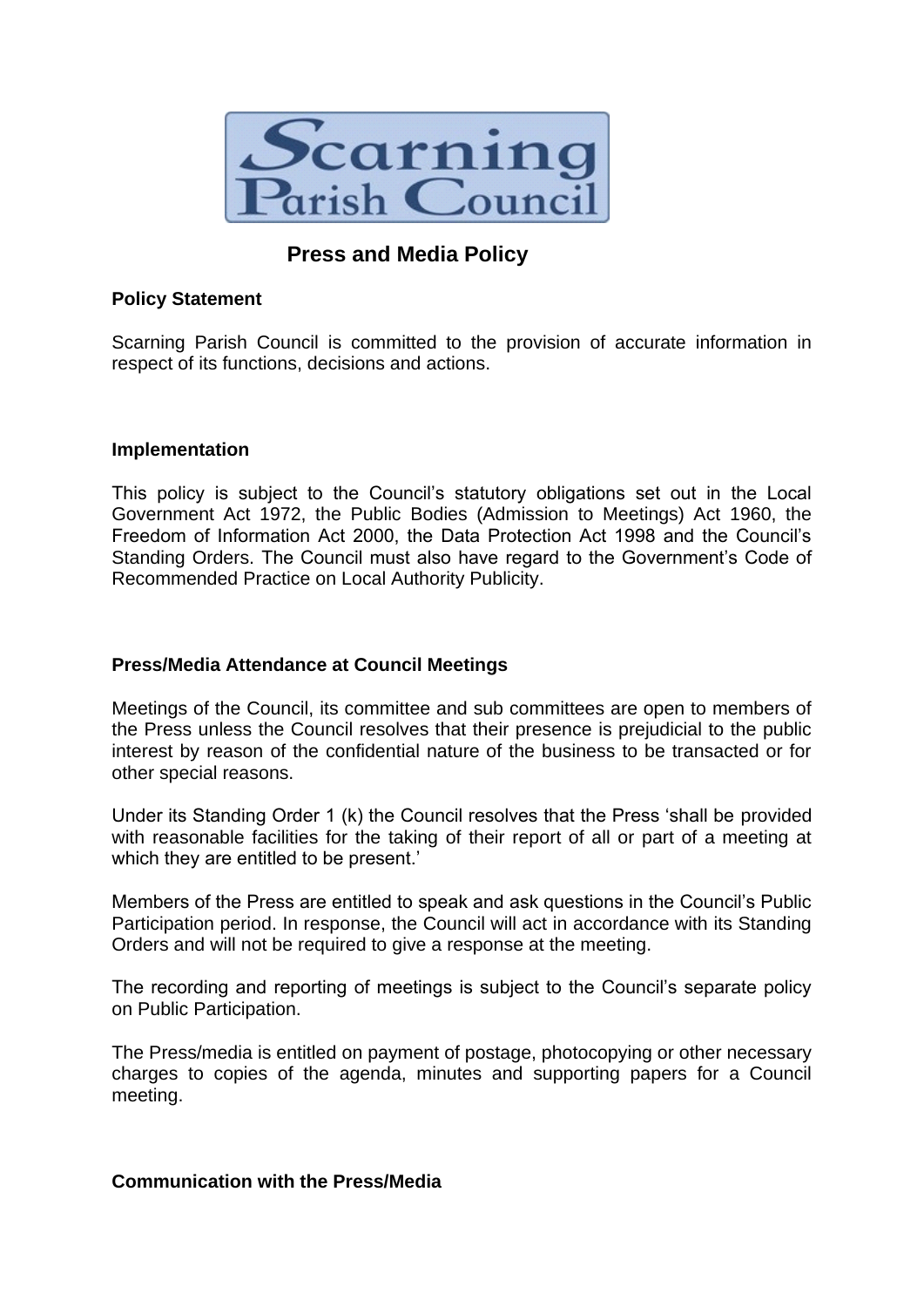Where information is not available via the Council's Publication Scheme, the Council will endeavour to assist the Press/media with enquiries about the Council's functions, decisions and actions.

All communications with the Press/media should be made through the clerk.

The clerk, as the Proper Officer of the Council, is authorised to receive all communications from the Press/media and to issue statements on behalf of the Council in consultation with the Chairman, or in his/her absence the Vice Chairman.

If the Press/media wishes to discuss an issue that is, or likely to be, subject to legal proceedings then advice should be taken from the Council's solicitor before any response is made.

The clerk, in consultation with the Chairman, or in his/her absence the Vice Chairman, is authorised to publish Press statements on any urgent matter where there is insufficient time for a full Council meeting.

Reporters should be directed to the contact the clerk if they wish to carry out an interview or obtain a statement about the Council's business and actions. Except in the most straightforward cases, the enquirer should be informed that a statement will be made within 24 hours and they should be asked to set out clearly what they want to know. The clerk, in consultation with the Chairman, or in his absence the Vice Chairman, will determine the response from the Press/media for an oral, written comment or statement from the Council.

Any verbal or written statement given by the clerk must represent the corporate position and views of the Council, not the individual views of the Chairman or councillors.

# **Privacy**

The clerk and members must be mindful at all times not to release personal information about members such as home addresses, email addresses and telephone numbers.

#### **Press Releases**

The purpose of a press release is to make the Press/media aware of a potential story, to provide important public information, or to explain the Council's position on a particular issue. Press releases will normally be drafted by the clerk and where necessary approved by the Chairman, or in his/her absence, the Vice Chairman.

Agreed: January 2022.